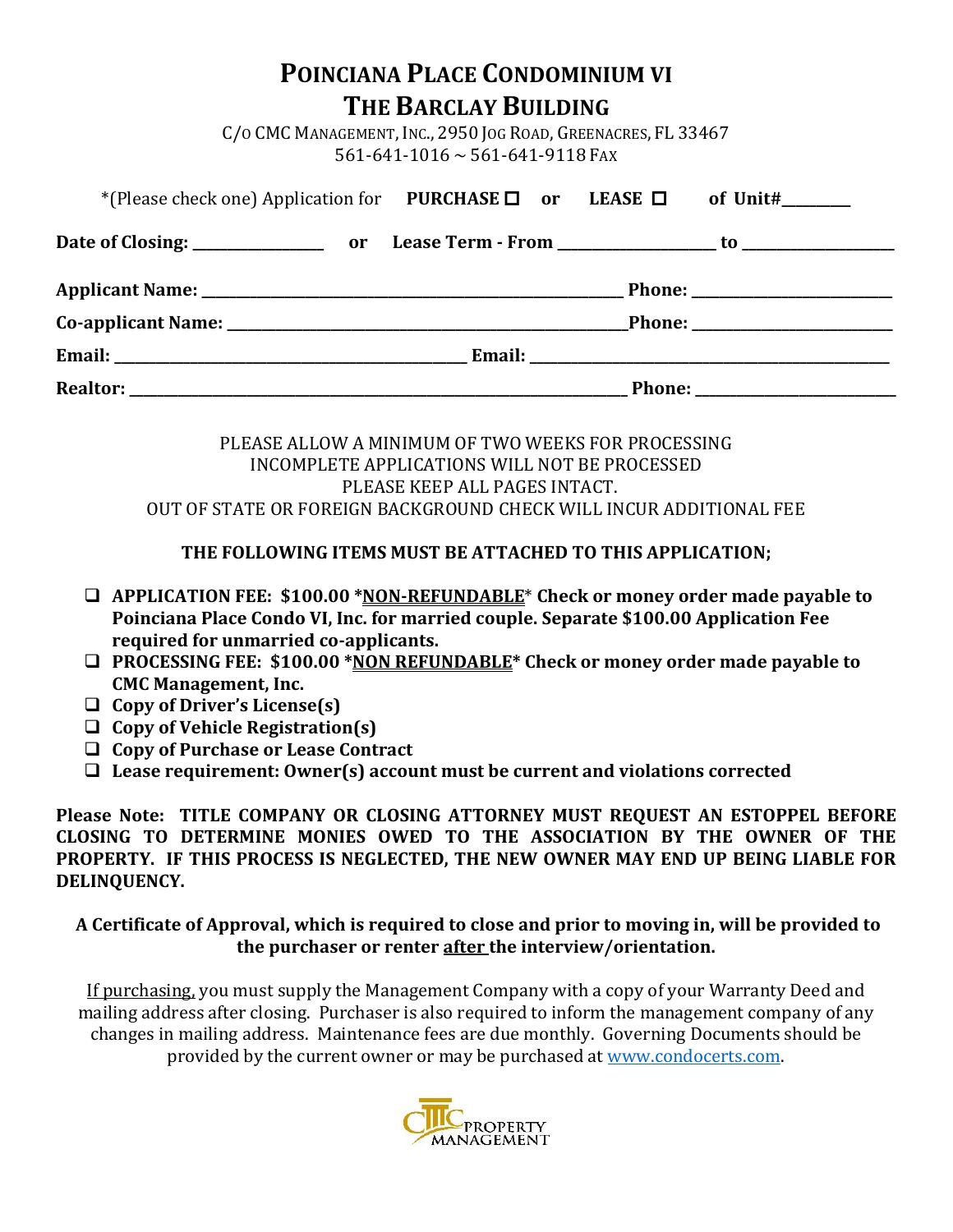#### POINCIANA PIACE CONDOMINIUM "VI" ASSOCIATION, INC. C/o CENTURY MANAGEMENT CONSULTANTS, INC. 2950 JOG ROAD, GREENACRES, FL 33467 561-641-1016 PHONE ~ 561-641-9118 FAX **INFO@CMCMANAGEMENT.BIZ**

#### **ACKNOWLEDGEMENT AND AUTHORIZATION FOR BACKGROUND CHECK**

I acknowledge receipt of the separate documents entitled "DISCLOSURE REGARDING BACKGROUND INVESTIGATION AND A SUMMARY OF YOUR RIGHTS UNDER THE FAIR CREDIT REPORTING ACT", and certify that I have read and understand both of these documents. I/we hereby authorize the obtaining of "consumer" reports" including but not limited to credit, eviction and criminal backgrounds. To this end, I/we hereby authorize, without reservation, any law enforcement agency, administrator, state or federal agency, institution, school or university (public or private), information service bureau, employer or insurance company to furnish any and all background information requested by Background Screeners of America, 18344 Oxnard Street, Suite 101, Tarzana, CA 91356: Tel. #1-877-251-5656; www.backgroundscreenersofamerica.com and/or Employer, Homeowner Association, Condominium Association or Cooperative Association. I further agree that a facsimile (fax), electronic or photographic copy of this Authorization shall be as valid as the original, and will hold harmless CMC Management, their employees agents and/or affiliates, i.e. HOAs etc., and Background Screeners of America, their employees or agents and other organizations that provide information, from any and all liabilities arising out of the use of such information in connection with **Background Screeners of America.** 

BACKGROUND INFORMATION - to be completed by all applicants 18 years of age or older. Unmarried coapplicants must fill out separate Acknowledgement/background information form.

| <b>SPOUSE:</b> |  |
|----------------|--|
|                |  |
|                |  |
|                |  |
|                |  |
|                |  |
|                |  |
|                |  |
|                |  |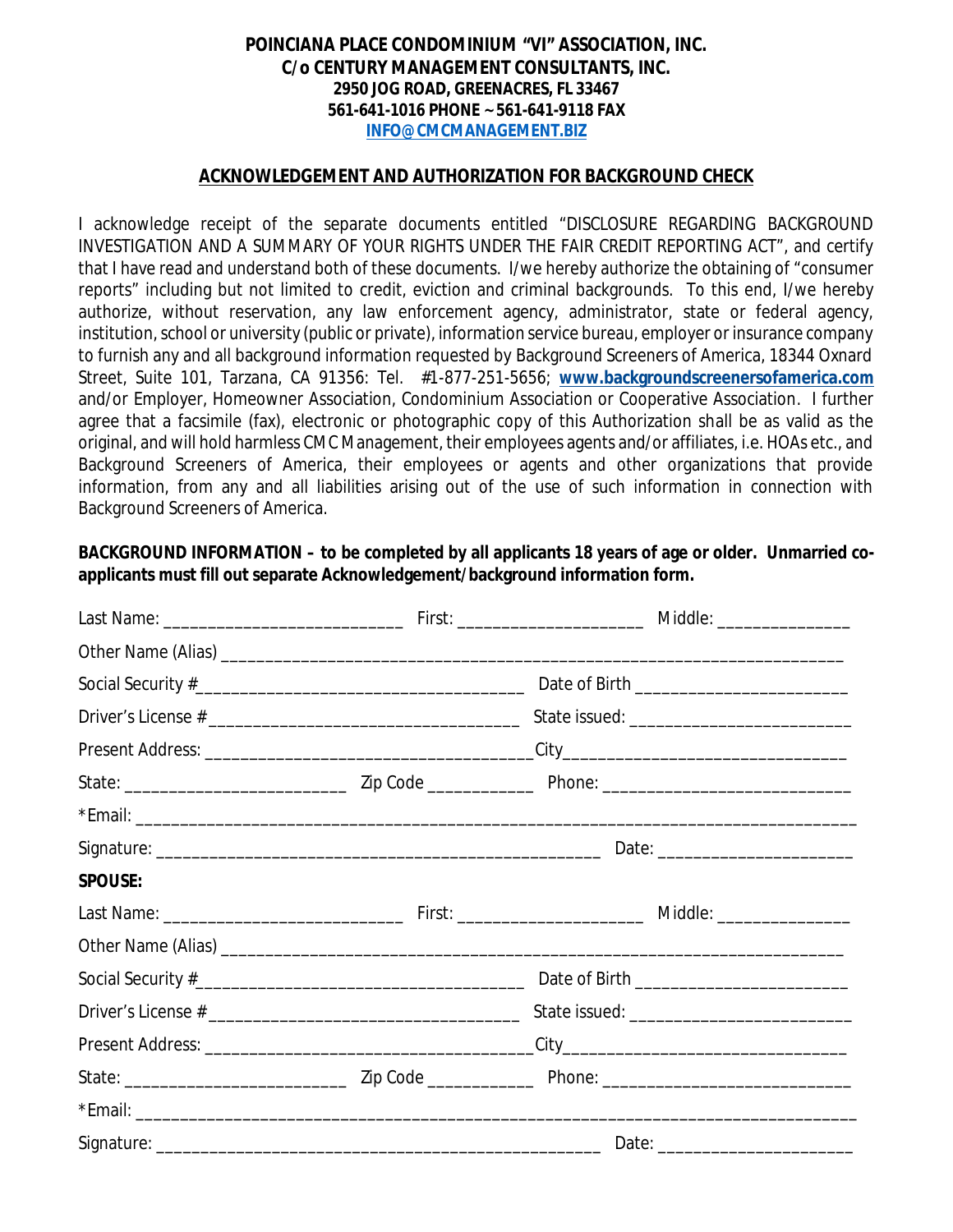Para información en español, visite www.consumerfinance.gov/learnmore o escribe a la Consumer Financial Protection Bureau, 1700 G Street N.W., Washington, DC 20552.

# A Summary of Your Rights Under the Fair Credit Reporting Act

The federal Fair Credit Reporting Act (FCRA) promotes the accuracy, fairness, and privacy of information in the files of consumer reporting agencies. There are many types of consumer reporting agencies, including credit bureaus and specialty agencies (such as agencies that sell information about check writing histories, medical records, and rental history records). Here is a summary of your major rights under the FCRA. For more information, including information about additional rights, go to www.consumerfinance.gov/learnmore or write to: Consumer Financial Protection Bureau, 1700 G Street N.W., Washington, DC 20552.

- You must be told if information in your file has been used against you. Anyone who uses  $\bullet$ a credit report or another type of consumer report to deny your application for credit. insurance, or employment – or to take another adverse action against you – must tell you, and must give you the name, address, and phone number of the agency that provided the information.
- You have the right to know what is in your file. You may request and obtain all the information about you in the files of a consumer reporting agency (your "file disclosure"). You will be required to provide proper identification, which may include your Social Security number. In many cases, the disclosure will be free. You are entitled to a free file disclosure if:
	- a person has taken adverse action against you because of information in your credit  $\bullet$ report;
	- you are the victim of identity theft and place a fraud alert in your file;  $\bullet$
	- your file contains inaccurate information as a result of fraud;  $\bullet$
	- you are on public assistance;  $\bullet$
	- you are unemployed but expect to apply for employment within 60 days.

In addition, all consumers are entitled to one free disclosure every 12 months upon request from each nationwide credit bureau and from nationwide specialty consumer reporting agencies. See www.consumerfinance.gov/learnmore for additional information.

- You have the right to ask for a credit score. Credit scores are numerical summaries of  $\bullet$ your credit-worthiness based on information from credit bureaus. You may request a credit score from consumer reporting agencies that create scores or distribute scores used in residential real property loans, but you will have to pay for it. In some mortgage transactions, you will receive credit score information for free from the mortgage lender.
- You have the right to dispute incomplete or inaccurate information. If you identify information in your file that is incomplete or inaccurate, and report it to the consumer reporting agency, the agency must investigate unless your dispute is frivolous. See www.consumerfinance.gov/learnmore for an explanation of dispute procedures.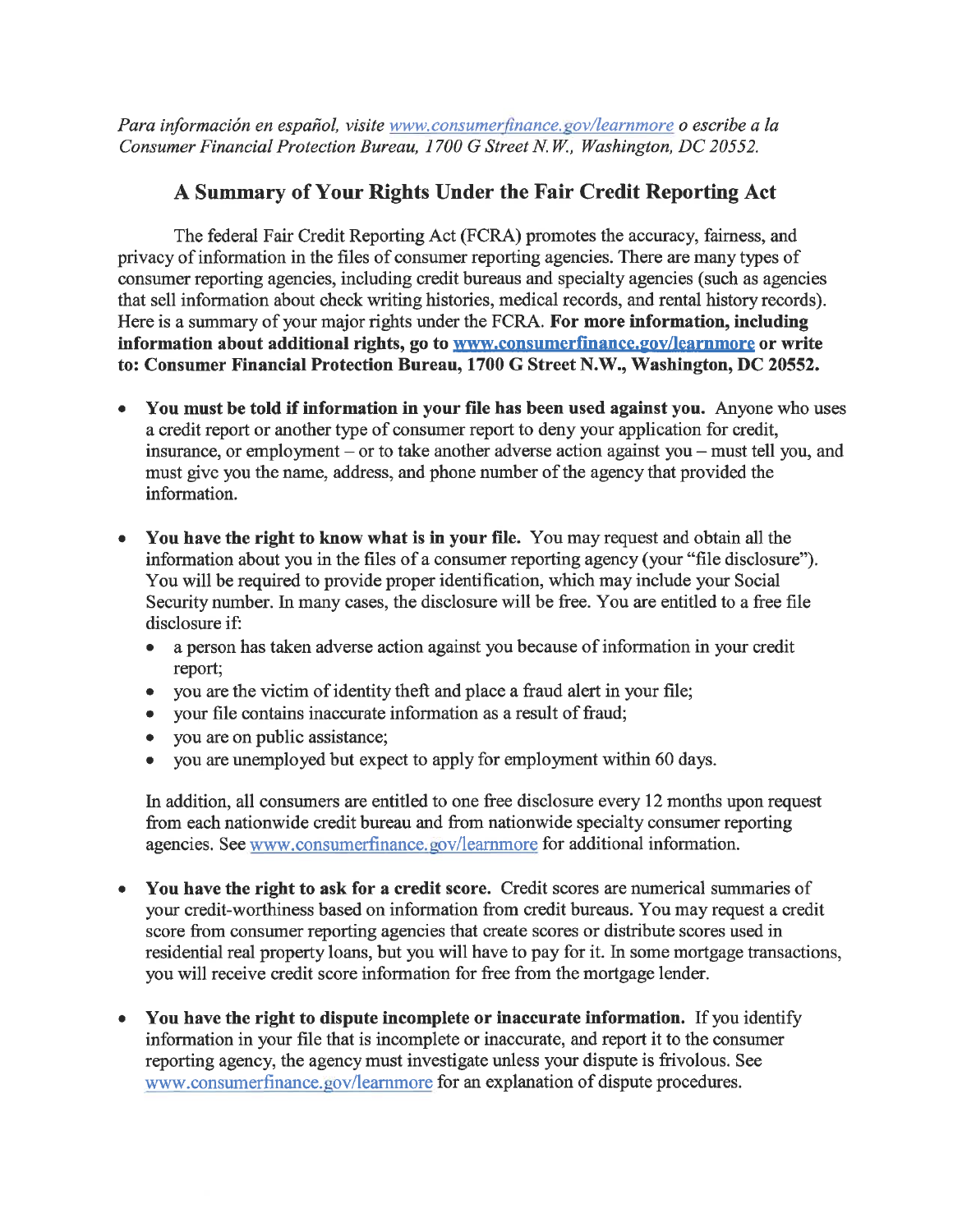- Consumer reporting agencies must correct or delete inaccurate, incomplete, or unverifiable information. Inaccurate, incomplete, or unverifiable information must be removed or corrected, usually within 30 days. However, a consumer reporting agency may continue to report information it has verified as accurate.
- Consumer reporting agencies may not report outdated negative information. In most cases, a consumer reporting agency may not report negative information that is more than seven years old, or bankruptcies that are more than 10 years old.
- **Access to your file is limited.** A consumer reporting agency may provide information about you only to people with a valid need -- usually to consider an application with a creditor, insurer, employer, landlord, or other business. The FCRA specifies those with a valid need for access.
- You must give your consent for reports to be provided to employers. A consumer reporting agency may not give out information about you to your employer, or a potential employer, without your written consent given to the employer. Written consent generally is not required in the trucking industry. For more information, go to www.consumerfinance.gov/learnmore.
- You many limit "prescreened" offers of credit and insurance you get based on information in your credit report. Unsolicited "prescreened" offers for credit and insurance must include a toll-free phone number you can call if you choose to remove your name and address from the lists these offers are based on. You may opt out with the nationwide credit bureaus at 1-888-5-OPTOUT (1-888-567-8688).
- You may seek damages from violators. If a consumer reporting agency, or, in some cases, a user of consumer reports or a furnisher of information to a consumer reporting agency violates the FCRA, you may be able to sue in state or federal court.
- Identity theft victims and active duty military personnel have additional rights. For more information, visit www.consumerfinance.gov/learnmore.

States may enforce the FCRA, and many states have their own consumer reporting laws. In some cases, you may have more rights under state law. For more information, contact your state or local consumer protection agency or your state Attorney General. For information about your federal rights, contact:

| <b>TYPE OF BUSINESS:</b>                          | <b>CONTACT:</b>                         |
|---------------------------------------------------|-----------------------------------------|
| 1.a. Banks, savings associations, and credit      | a. Consumer Financial Protection Bureau |
| unions with total assets of over \$10 billion and | 1700 G Street, N.W.                     |
| their affiliates                                  | Washington, DC 20552                    |
|                                                   |                                         |
| b. Such affiliates that are not banks, savings    | b. Federal Trade Commission: Consumer   |
| associations, or credit unions also should list,  | Response Center - FCRA                  |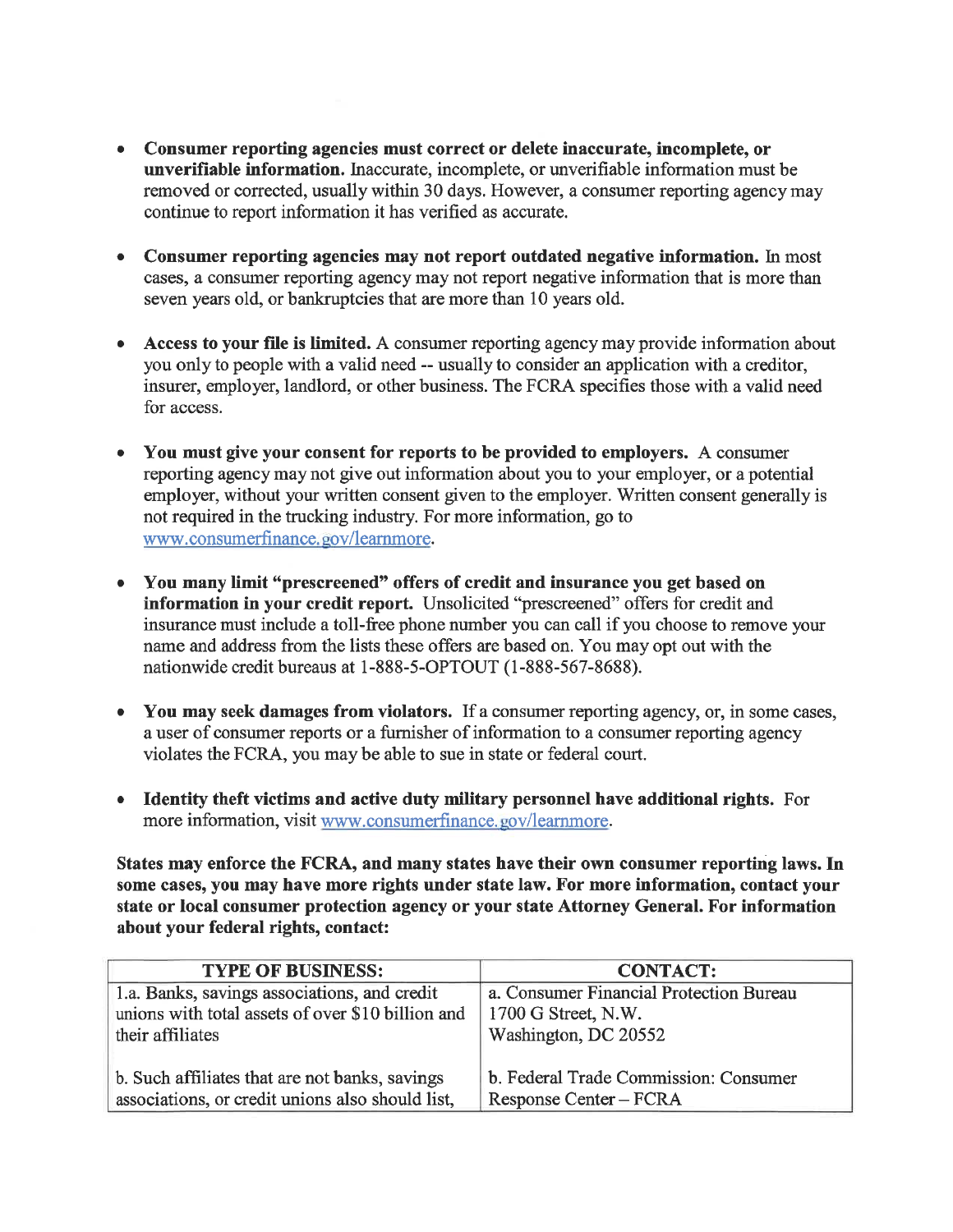| in addition to the CFPB:                                                                                                                                                                                                                                                                                                                                                                                                                             | Washington, DC 20580<br>(877) 382-4357                                                                                                                                                                                               |
|------------------------------------------------------------------------------------------------------------------------------------------------------------------------------------------------------------------------------------------------------------------------------------------------------------------------------------------------------------------------------------------------------------------------------------------------------|--------------------------------------------------------------------------------------------------------------------------------------------------------------------------------------------------------------------------------------|
| 2. To the extent not included in item 1 above:                                                                                                                                                                                                                                                                                                                                                                                                       |                                                                                                                                                                                                                                      |
| a. National banks, federal savings associations,<br>and federal branches and federal agencies of<br>foreign banks<br>b. State member banks, branches and agencies<br>of foreign banks (other than federal branches,<br>federal agencies, and Insured State Branches of<br>Foreign Banks), commercial lending<br>companies owned or controlled by foreign<br>banks, and organizations operating under<br>section 25 or 25A of the Federal Reserve Act | a. Office of the Comptroller of the Currency<br><b>Customer Assistance Group</b><br>1301 McKinney Street, Suite 3450<br>Houston, TX 77010-9050<br>b. Federal Reserve Consumer Help Center<br>P.O. Box. 1200<br>Minneapolis, MN 55480 |
| c. Nonmember Insured Banks, Insured State<br>Branches of Foreign Banks, and insured state<br>savings associations                                                                                                                                                                                                                                                                                                                                    | c. FDIC Consumer Response Center<br>1100 Walnut Street, Box #11<br>Kansas City, MO 64106                                                                                                                                             |
| d. Federal Credit Unions                                                                                                                                                                                                                                                                                                                                                                                                                             | d. National Credit Union Administration<br>Office of Consumer Protection (OCP)<br>Division of Consumer Compliance and<br>Outreach (DCCO)<br>1775 Duke Street<br>Alexandria, VA 22314                                                 |
| 3. Air carriers                                                                                                                                                                                                                                                                                                                                                                                                                                      | Asst. General Counsel for Aviation<br>Enforcement & Proceedings<br><b>Aviation Consumer Protection Division</b><br>Department of Transportation<br>1200 New Jersey Avenue, S.E.<br>Washington, DC 20590                              |
| 4. Creditors Subject to the Surface<br><b>Transportation Board</b>                                                                                                                                                                                                                                                                                                                                                                                   | Office of Proceedings, Surface Transportation<br>Board<br>Department of Transportation<br>395 E Street, S.W.<br>Washington, DC 20423                                                                                                 |
| 5. Creditors Subject to the Packers and<br>Stockyards Act, 1921                                                                                                                                                                                                                                                                                                                                                                                      | Nearest Packers and Stockyards<br>Administration area supervisor                                                                                                                                                                     |
| 6. Small Business Investment Companies                                                                                                                                                                                                                                                                                                                                                                                                               | Associate Deputy Administrator for Capital<br>Access<br>United States Small Business Administration<br>409 Third Street, S.W., 8 <sup>th</sup> Floor<br>Washington, DC 20416                                                         |
| 7. Brokers and Dealers                                                                                                                                                                                                                                                                                                                                                                                                                               | Securities and Exchange Commission<br>100 F Street, N.E.                                                                                                                                                                             |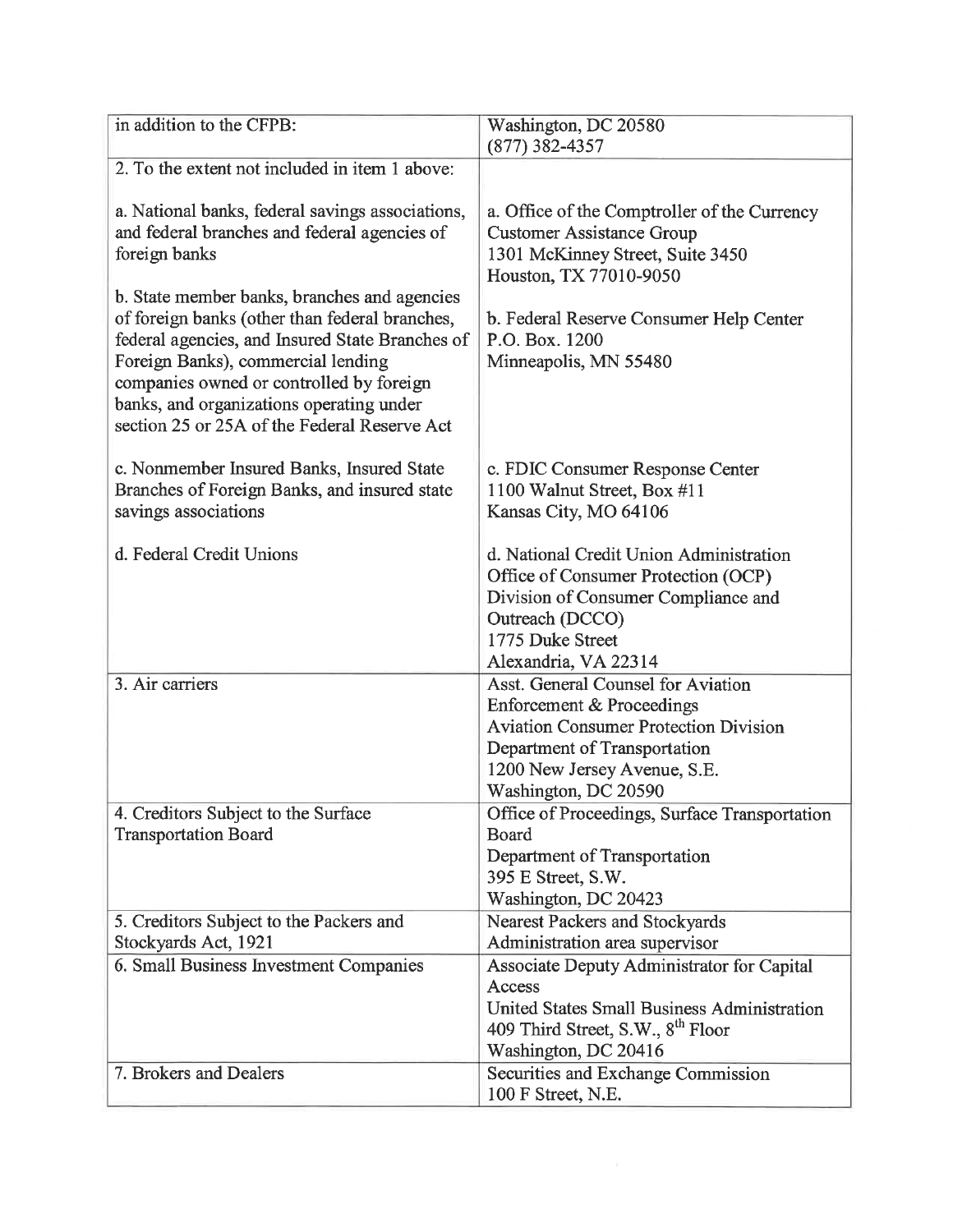|                                                | Washington, DC 20549                        |
|------------------------------------------------|---------------------------------------------|
| 8. Federal Land Banks, Federal Land Bank       | Farm Credit Administration                  |
| Associations, Federal Intermediate Credit      | 1501 Farm Credit Drive                      |
| Banks, and Production Credit Associations      | McLean, VA 22102-5090                       |
| 9. Retailers, Finance Companies, and All Other | FTC Regional Office for region in which the |
| <b>Creditors Not Listed Above</b>              | creditor operates or Federal Trade          |
|                                                | Commission: Consumer Response Center -      |
|                                                | <b>FCRA</b>                                 |
|                                                | Washington, DC 20580                        |
|                                                | $(877)$ 382-4357                            |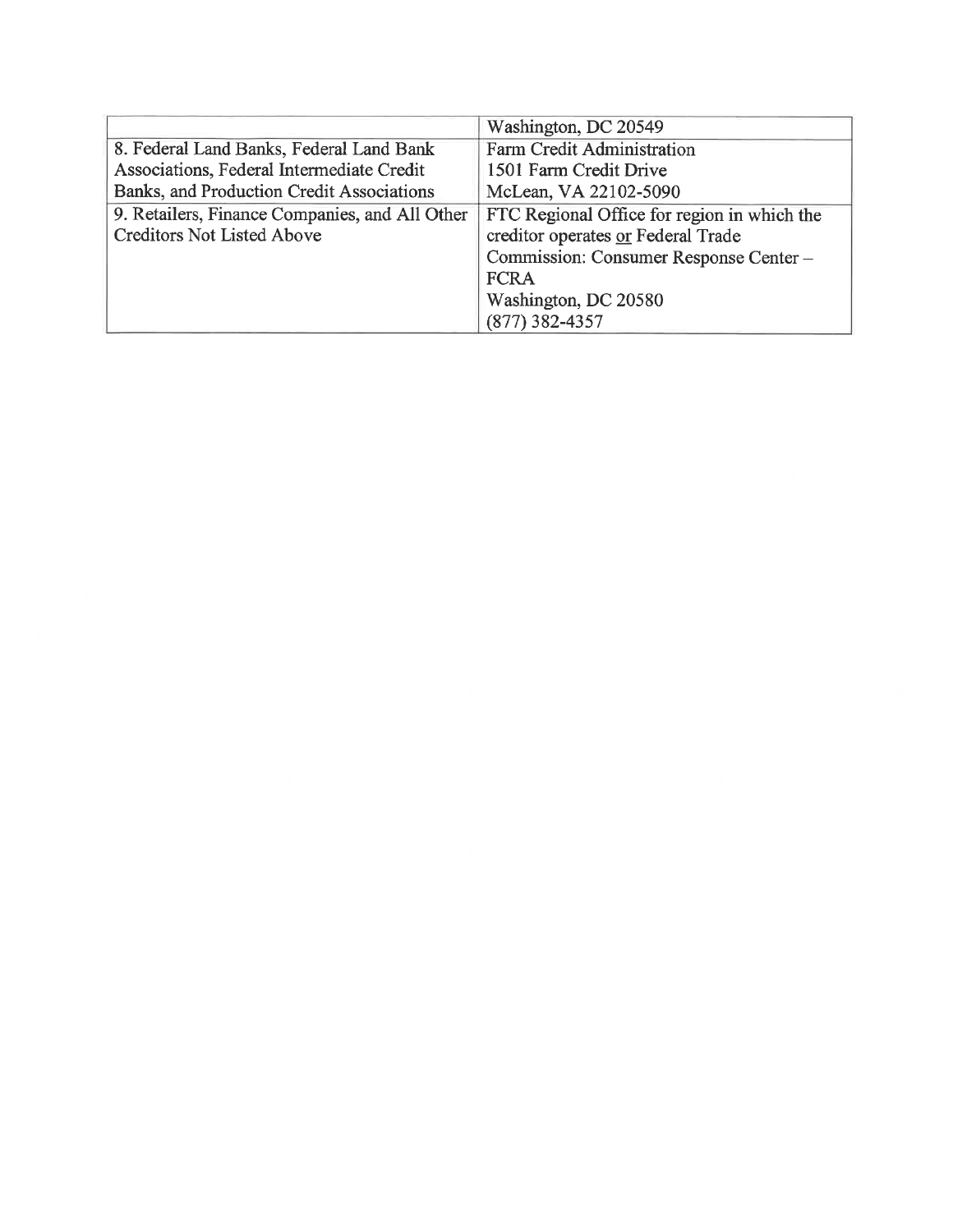#### POINCIANA PLACE CONDOMINIUM 6 ASSOCIATION, INC. THE BARCLAY BUILDING c/o Century Management Consultants, Inc., 2950 Jog Road, Greenacres, FL 33467 561-641-1016 ~ 561-641-9118 Fax

#### **APPLICATION FOR PURCHASE OR RENT**

#### **Background Information:**

This form must be completed in full for your application to be considered, and may be used for one person or husband & wife only. A separate application and fee will apply for each separate, unmarried adult applicant. All application spaces must be completed.

| <b>I am applying to:</b> Purchase O OR Rent                                                                                                                                                             |                                                 | UNIT $#$                                                                                                                                                                                                                                                        |
|---------------------------------------------------------------------------------------------------------------------------------------------------------------------------------------------------------|-------------------------------------------------|-----------------------------------------------------------------------------------------------------------------------------------------------------------------------------------------------------------------------------------------------------------------|
| YOUR NAME:                                                                                                                                                                                              |                                                 |                                                                                                                                                                                                                                                                 |
| Last                                                                                                                                                                                                    | First                                           | MI                                                                                                                                                                                                                                                              |
| $SPOUS E NAME:$ $\frac{1}{\text{Last}}$ First<br>CURRENT ADDRESS:                                                                                                                                       | $\overline{\text{First}}$                       | MI                                                                                                                                                                                                                                                              |
|                                                                                                                                                                                                         |                                                 |                                                                                                                                                                                                                                                                 |
|                                                                                                                                                                                                         |                                                 |                                                                                                                                                                                                                                                                 |
|                                                                                                                                                                                                         |                                                 |                                                                                                                                                                                                                                                                 |
|                                                                                                                                                                                                         |                                                 |                                                                                                                                                                                                                                                                 |
|                                                                                                                                                                                                         |                                                 |                                                                                                                                                                                                                                                                 |
|                                                                                                                                                                                                         |                                                 |                                                                                                                                                                                                                                                                 |
|                                                                                                                                                                                                         |                                                 |                                                                                                                                                                                                                                                                 |
|                                                                                                                                                                                                         |                                                 |                                                                                                                                                                                                                                                                 |
|                                                                                                                                                                                                         |                                                 |                                                                                                                                                                                                                                                                 |
| Military Status: Active? € Yes $\in$ No                                                                                                                                                                 | Spouse: Military Status: Active? € Yes $\in$ No |                                                                                                                                                                                                                                                                 |
| Have you or your spouse ever been arrested for a felony?                                                                                                                                                |                                                 |                                                                                                                                                                                                                                                                 |
| Have you or your spouse ever been convicted of a felony?                                                                                                                                                |                                                 |                                                                                                                                                                                                                                                                 |
| residential history (rental or mortgage), employment history, criminal history records, court records, and credit records.<br>This application must be signed before it can be processed by management. |                                                 | AUTHORIZATION OF RELEASE OF INFORMATION: Applicant(s) represents that all of the above information and statements<br>on the application for purchase or rental are true and complete, and hereby authorizes verification of any and all information relating to |
|                                                                                                                                                                                                         |                                                 | Applicant acknowledges that false or omitted information herein may constitute grounds for rejection of this application, termination or                                                                                                                        |

on of right of occupancy, and/or forfeiture of fees or deposits and may constitute a criminal offense under the laws of this State.

No oral agreements have been made.

**Applicant Signature** 

Date

Co-Applicant Signature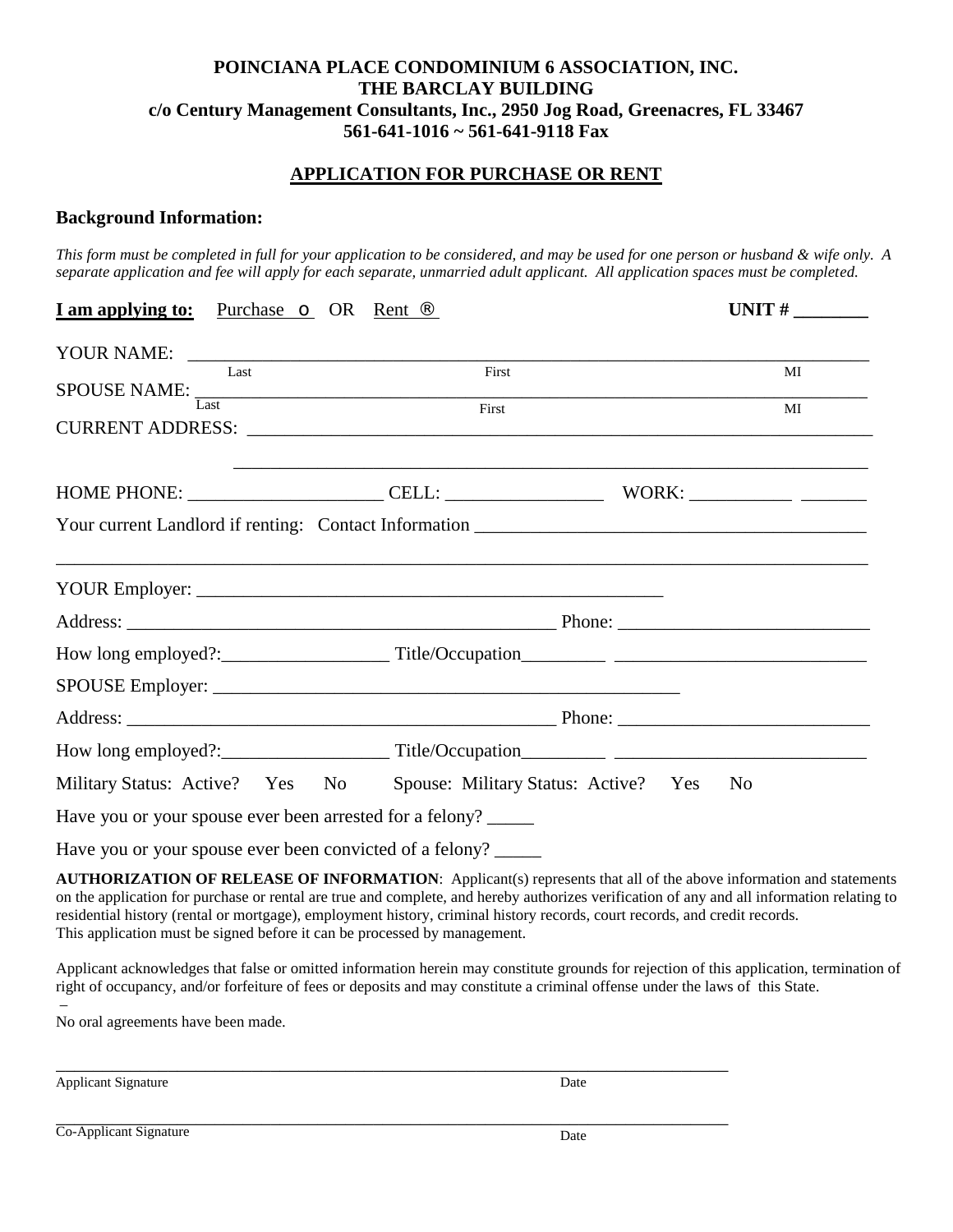**Poinciana Place Condominium 6 The Barclay Building** c/o CMC Management, Inc., 2950 Jog Road, Greenacres, FL 33467  $561 - 641 - 1016 \sim 561 - 641 - 9118$  Fax

# **NEW OWNER UNIT FILE**

|                                            |                                                   | ADDRESS: UNIT # ____ __, 3425 Via Poinciana # People who will occupy unit: _________________________    |
|--------------------------------------------|---------------------------------------------------|---------------------------------------------------------------------------------------------------------|
| <b>Purchaser(s) Name(s):</b>               |                                                   |                                                                                                         |
| <b>Other Occupants:</b>                    |                                                   |                                                                                                         |
|                                            |                                                   |                                                                                                         |
|                                            |                                                   |                                                                                                         |
|                                            |                                                   | Which address shall be used as your mailing address? (Check one box) Tunit address or Talternate        |
|                                            |                                                   |                                                                                                         |
|                                            |                                                   |                                                                                                         |
| <b>Company for approval.</b><br>Vehicle #1 |                                                   | If Renting Out, you must have potential renters fill out an application and submit it to the Management |
|                                            | Tag#                                              |                                                                                                         |
|                                            |                                                   |                                                                                                         |
| Vehicle #2                                 |                                                   |                                                                                                         |
|                                            | Year___________ Color _______________ Make/Model_ |                                                                                                         |
|                                            | to gain access to your unit in an emergency:      | <b>EMERGENCY CONTACT:</b> Please indicate an individual who has a key to your unit and may be contacted |
|                                            |                                                   |                                                                                                         |
|                                            |                                                   |                                                                                                         |
|                                            |                                                   |                                                                                                         |

\* Your information shall be kept on file and may be used to contact you by the Association Board of Directors, Management, Police, or Emergency Rescue, however, the Association has no intention of sharing your private e-mail addresses, phone numbers or social security numbers as part of the official records.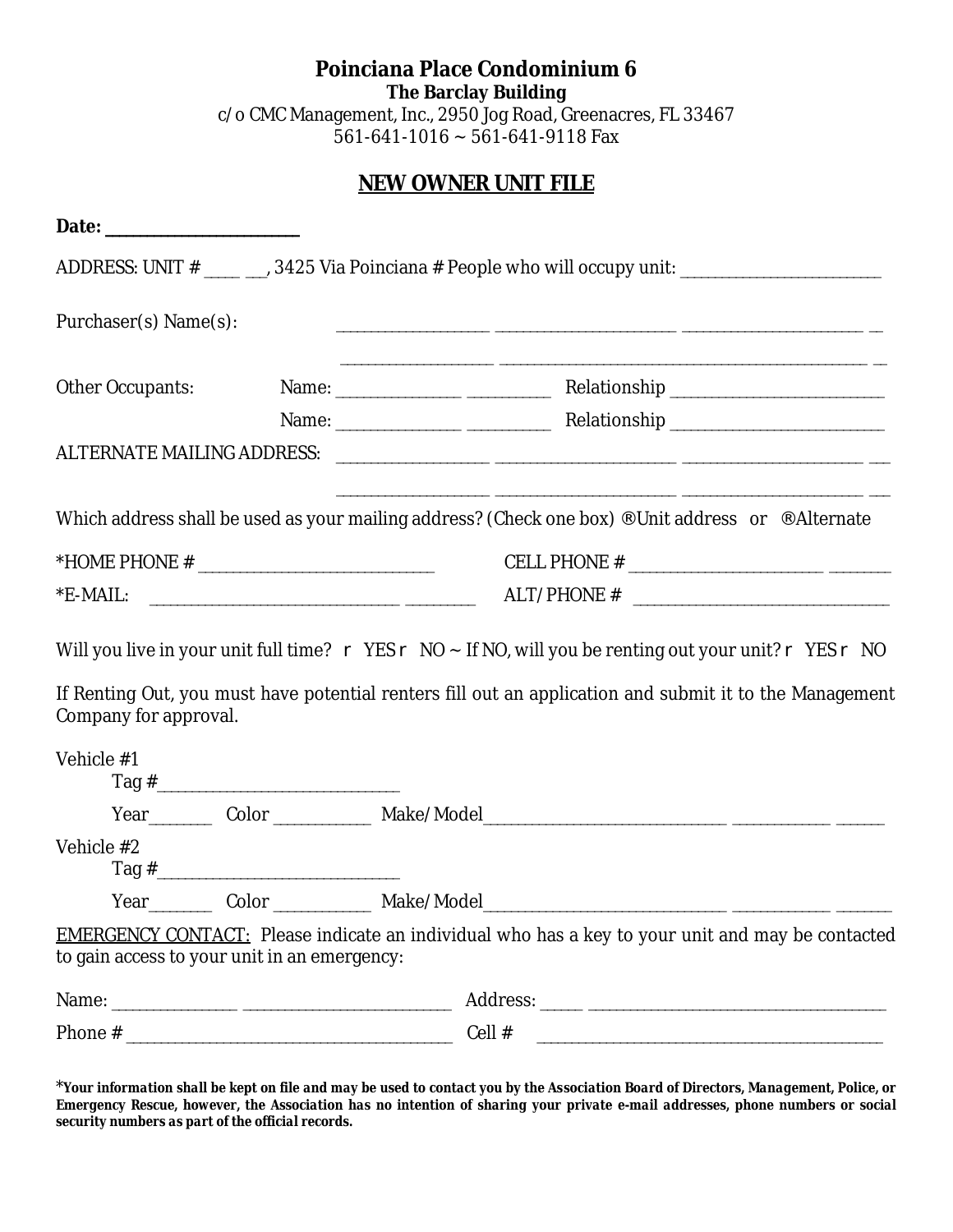**Poinciana Place Condominium 6 The Barclay Building** c/o CMC Management, Inc., 2950 Jog Road, Greenacres, FL 33467  $561 - 641 - 1016 \sim 561 - 641 - 9118$  Fax

# **NEW RENTER UNIT FILE**

|                                                        |  | ADDRESS: UNIT # _______ , 3425 Via Poinciana ~ # People who will occupy unit: ______________________ |  |
|--------------------------------------------------------|--|------------------------------------------------------------------------------------------------------|--|
| Renter(s) Name(s):                                     |  |                                                                                                      |  |
| <b>Other Occupants:</b>                                |  |                                                                                                      |  |
|                                                        |  |                                                                                                      |  |
|                                                        |  |                                                                                                      |  |
|                                                        |  |                                                                                                      |  |
|                                                        |  |                                                                                                      |  |
| Vehicle #1                                             |  |                                                                                                      |  |
|                                                        |  |                                                                                                      |  |
| Vehicle #2                                             |  |                                                                                                      |  |
|                                                        |  |                                                                                                      |  |
| contacted to gain access to your unit in an emergency: |  | <b>EMERGENCY CONTACT:</b> Please indicate a local individual who has a key to your unit and may be   |  |
|                                                        |  |                                                                                                      |  |
|                                                        |  |                                                                                                      |  |

\* Your information shall be kept on file and may be used to contact you by the Association Board of Directors, Management, Police, or Emergency Rescue, however, the Association has no intention of sharing your private e-mail addresses, phone numbers or social security numbers as part of the official records.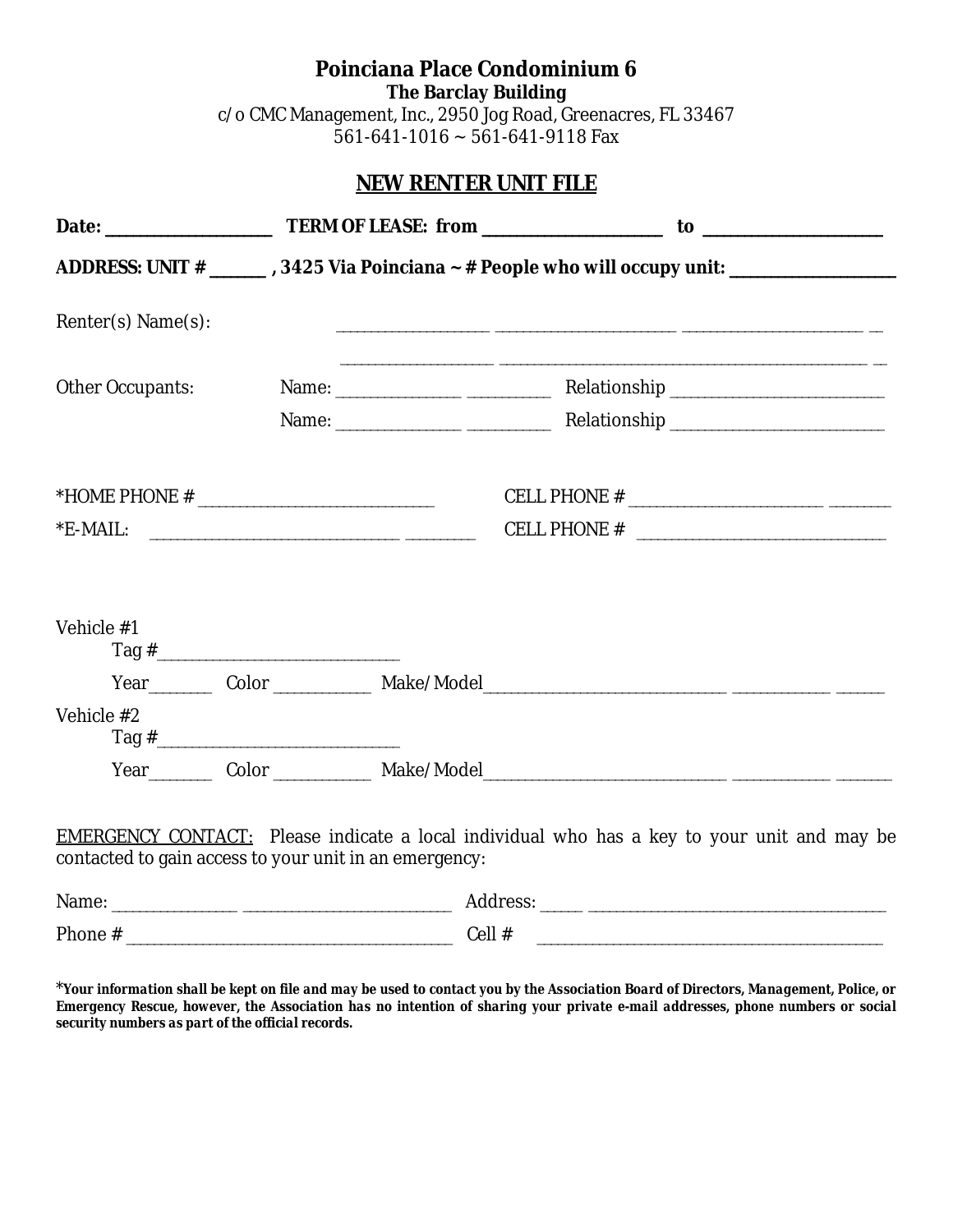# POINCIANA PLACE CONDOMINIUM VI ASSOCIATION, INC.

### c/o CMC Management, Inc., 2950 Jog Road, Greenacres, FL 33467  $561-641-1016 \sim 561-641-9118$  Fax

# **CONDITION FOR LEASE APPROVAL**

In the event the Unit Owner is delinquent in the payment of assessments (which includes maintenances fees and any other charges owed to the Association) for more than thirty (30) days, the Association may notify the Lessee of the delinguency and in such event, the Lessee shall be obligated to commence paying all future rent payments to the Association, until the delinquent assessments and related charges are paid in full to the Association. At such time that the Lessee is paying his rent to the Association, the Unit Owner may not evict the Lessee for non-payment of rent. However, if the Lessee does not pay the rent to the Association as required herein, the Association shall have the authority to evict the Lessee. In such an event, the Unit Owner shall be obligated to reimburse the Association for the costs and attorneys fees incurred by the Association.

#### \*\* This form must be signed by both the Unit Owner and the Lessee\*\*

| 3425 VIA POINCIANA, Unit #                                                                                                                                                                                                                     |                  |             |
|------------------------------------------------------------------------------------------------------------------------------------------------------------------------------------------------------------------------------------------------|------------------|-------------|
|                                                                                                                                                                                                                                                |                  |             |
| <b>UNIT OWNER INFORMATION:</b>                                                                                                                                                                                                                 |                  |             |
| Name and the state of the state of the state of the state of the state of the state of the state of the state of the state of the state of the state of the state of the state of the state of the state of the state of the s<br><b>PRINT</b> |                  |             |
| <b>SIGNATURE</b>                                                                                                                                                                                                                               |                  | Date:       |
| <b>TENANT/LESSEE INFORMATION:</b>                                                                                                                                                                                                              |                  |             |
| <b>PRINT</b>                                                                                                                                                                                                                                   |                  |             |
| <b>SIGNATURE</b>                                                                                                                                                                                                                               |                  |             |
| FOR SCREENING COMMITTEE USE ONLY:                                                                                                                                                                                                              |                  |             |
| Screened by: <b>PRINT NAME</b>                                                                                                                                                                                                                 | <b>SIGNATURE</b> | <b>DATE</b> |
| <b>PRINT NAME</b>                                                                                                                                                                                                                              | <b>SIGNATURE</b> | <b>DATE</b> |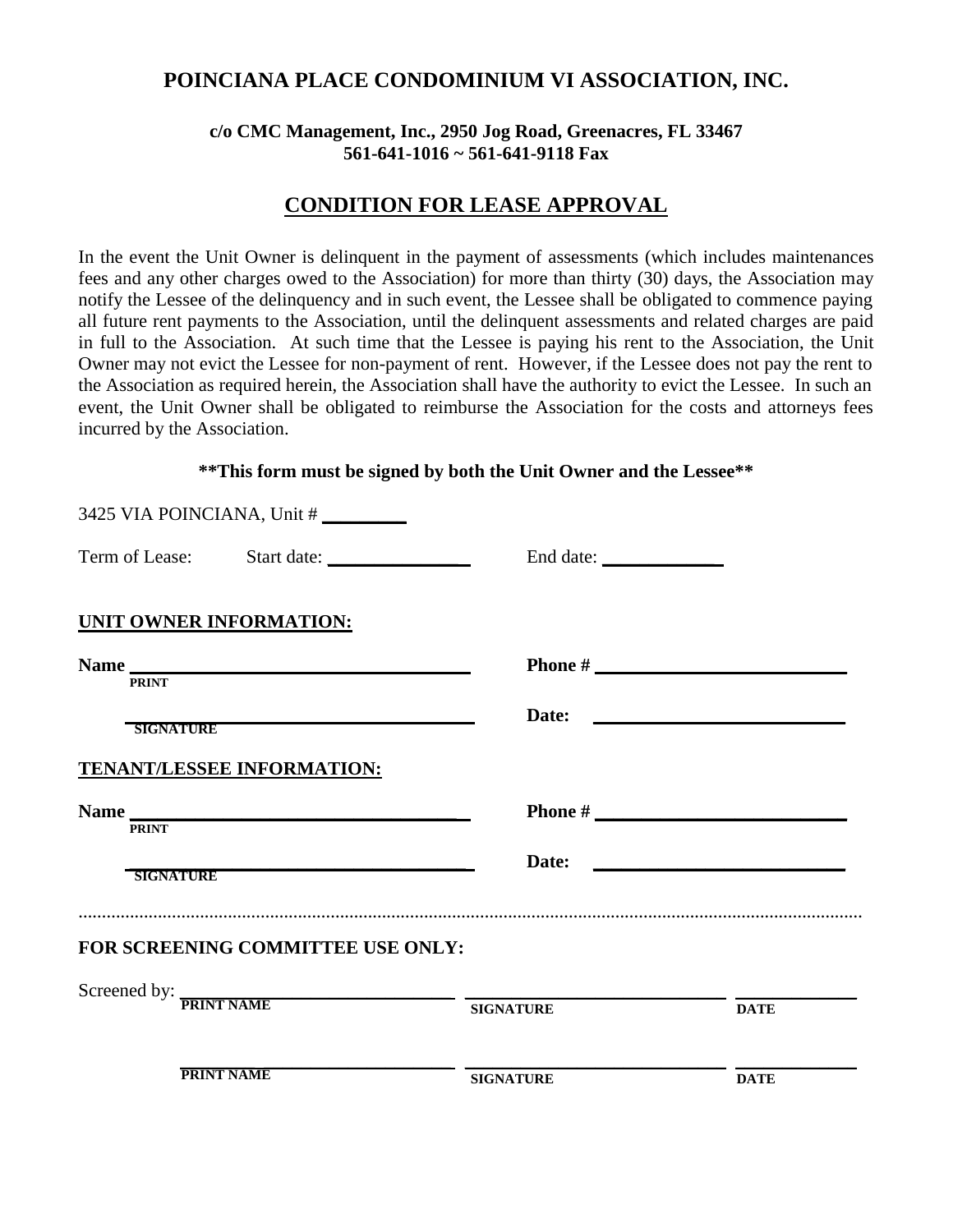# **POINCIANA PLACE CONDOMINIUM VI ASSOCIATION BARCLAY BUILDING** c/o Century Management Consultants, Inc. 2950 Jog Road, Greenacres, FL 33467

# 561-641-1016 ~ 561-641-9118 Fax

#### www.cmcmanagement.biz

#### **FOR PURCHASERS:**

All purchasers of units in the Poinciana Place Condominium VI Association are subject to all the rules of the Declaration of Condominium Documents and its By-Laws. I have been provided with the Association's Governing Documents. I have also read and understand the Restrictions and Rules and Regulations of this Condominium, and promise to abide by them.

**Signature of Applicant** 

**Signature of Co - Applicant** 

**Signature of Witness** 

**FOR RENTERS:** 

All renters of units in the Poinciana Place Condominium VI Association are subject to all the rules of the Declaration of Condominium Documents and its By-Laws. I have been provided with, have read and understand the "Summary of Rules and Regulations".

**Signature of Applicant** 

**Signature of Co - Applicant** 

**Signature of Witness** 

**Date** 

**Date**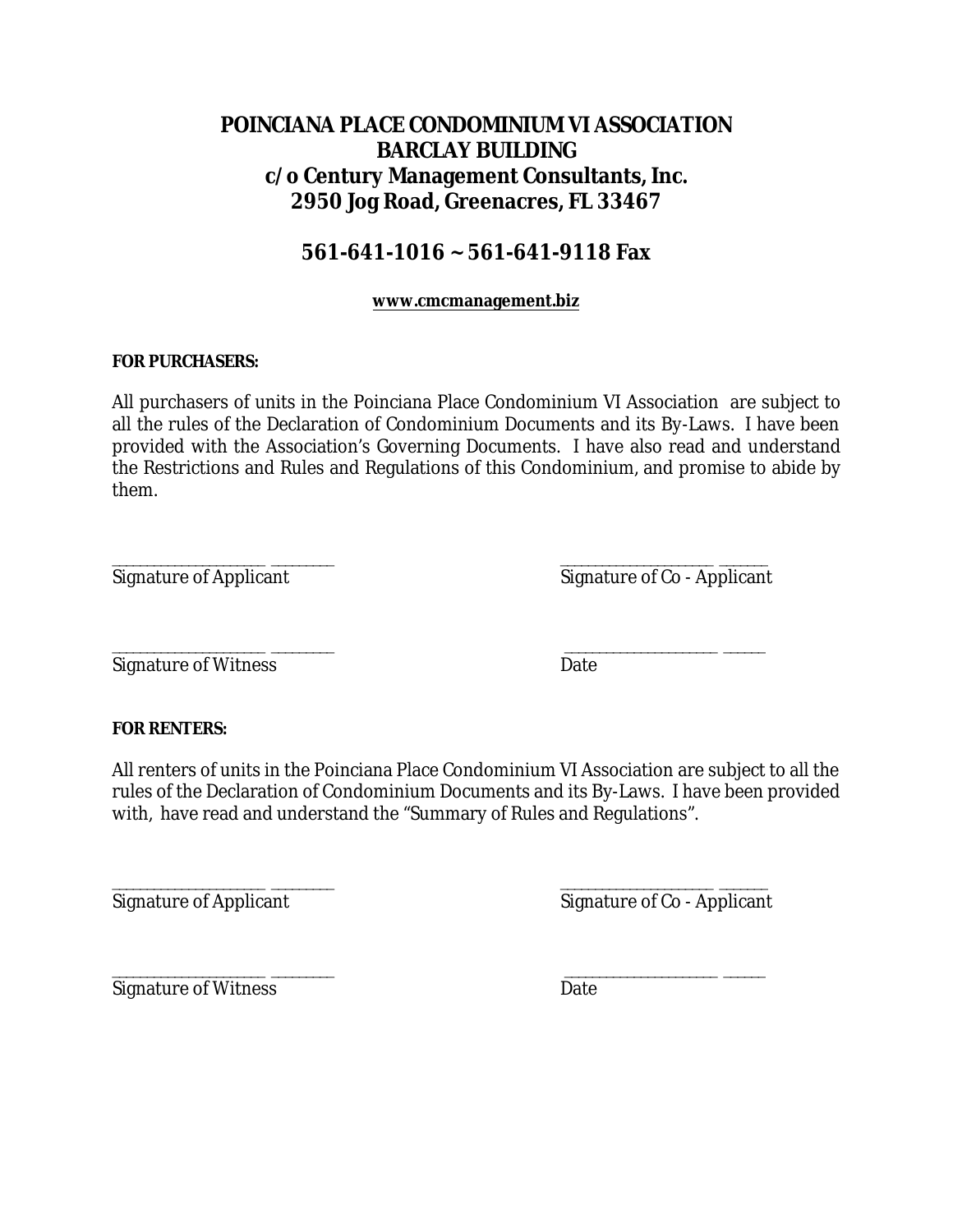# TO BE FILLED OUT BY APPLICANT(S) (Please type information or print clearly) **FOR CMC OFFICE USE ONLY**

| $\ddot{\mathbf{y}}$ This is a Purchase                                                                               | $or$ and $or$ and $or$ and $or$ and $or$ and $or$ and $or$ and $or$ and $or$ and $or$ and $or$ and $or$ and $or$ and $or$ and $or$ and $or$ and $or$ and $or$ and $or$ and $or$ and $or$ and $or$ and $or$ and $or$ and $or$ and $or$ and $or$ and $or$ a | $\ddot{y}$ This is a Rental                                                      |
|----------------------------------------------------------------------------------------------------------------------|-----------------------------------------------------------------------------------------------------------------------------------------------------------------------------------------------------------------------------------------------------------|----------------------------------------------------------------------------------|
|                                                                                                                      |                                                                                                                                                                                                                                                           |                                                                                  |
| If Purchase, projected closing date: ____________________                                                            |                                                                                                                                                                                                                                                           |                                                                                  |
|                                                                                                                      |                                                                                                                                                                                                                                                           |                                                                                  |
|                                                                                                                      |                                                                                                                                                                                                                                                           |                                                                                  |
|                                                                                                                      |                                                                                                                                                                                                                                                           |                                                                                  |
|                                                                                                                      |                                                                                                                                                                                                                                                           |                                                                                  |
|                                                                                                                      |                                                                                                                                                                                                                                                           | Billing Address if different from Unit Address: ________________________________ |
|                                                                                                                      |                                                                                                                                                                                                                                                           |                                                                                  |
|                                                                                                                      |                                                                                                                                                                                                                                                           |                                                                                  |
|                                                                                                                      |                                                                                                                                                                                                                                                           |                                                                                  |
|                                                                                                                      |                                                                                                                                                                                                                                                           |                                                                                  |
|                                                                                                                      |                                                                                                                                                                                                                                                           |                                                                                  |
| المستقاد المستقاد المستقاد المستقادة المستقادة المستقادة المستقادة المستقادة المستقادة المستقادة المستقادة المستقادة |                                                                                                                                                                                                                                                           |                                                                                  |

This form is to be submitted to the Accounting Department by the Manager after approval of application.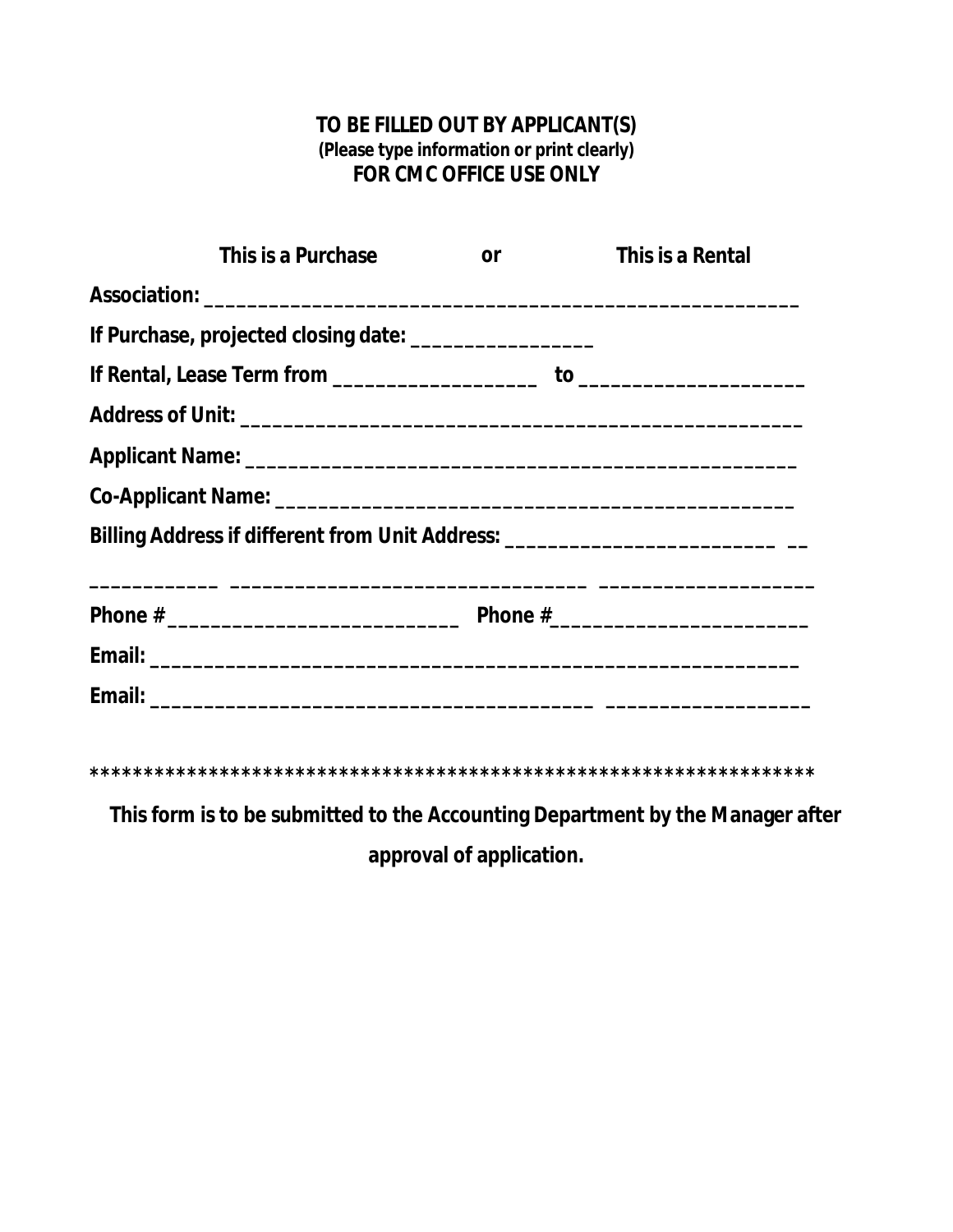# **Poinciana Place Condominium**

**The Barclay Building** 

**Summary of Rules and regulations** 

**MARCH 2012**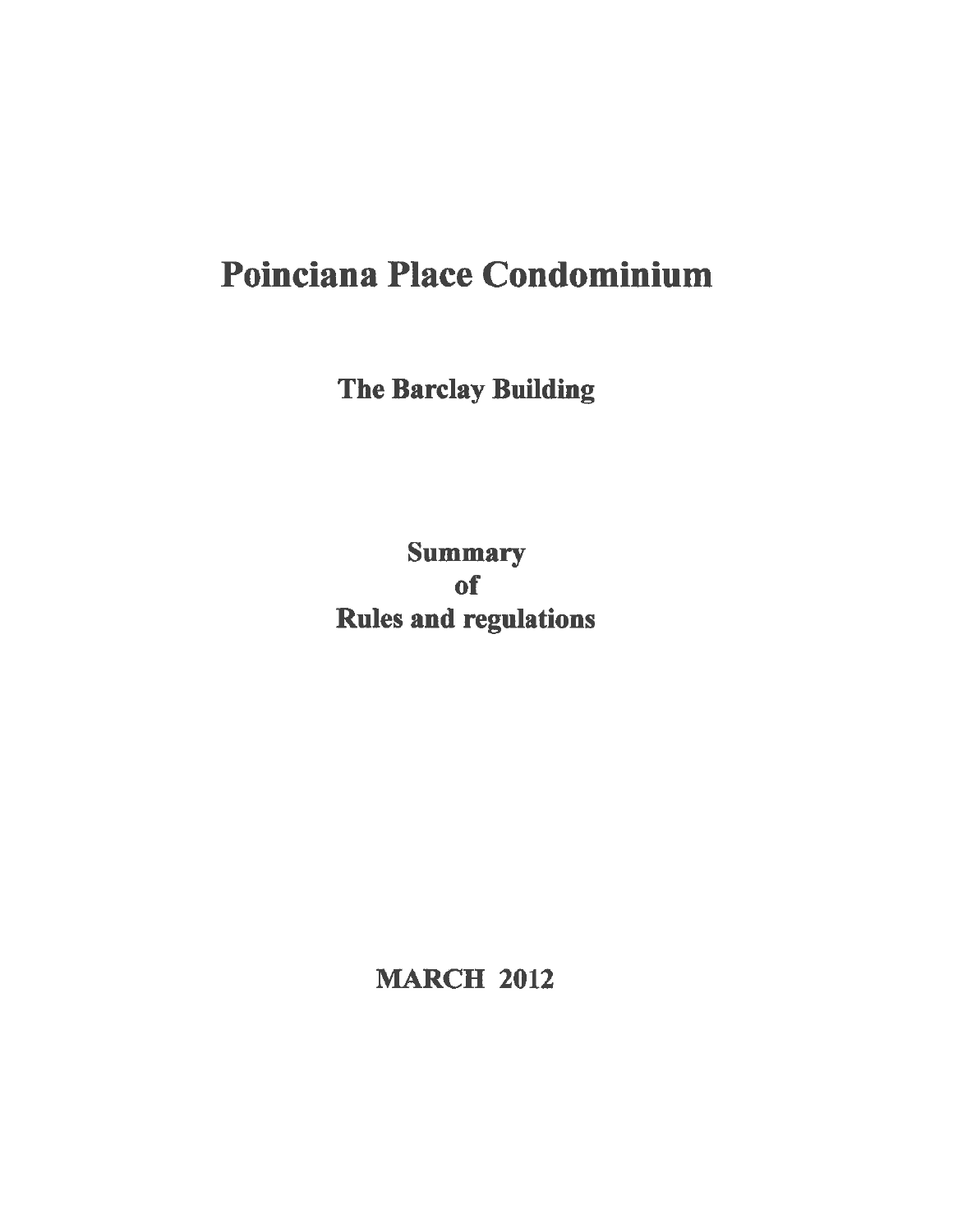**Barclay Building Rules and Regulations** 

Summary of the Rules and Regulations of Poinciana Place Condominium, the Barclay Building, 3425 Via Poinciana, Lake Worth, FL 33467,

## **Purpose**

The purpose of this document is to present a summary of the Rules and Regulations, as listed in the Association By-Laws, in a handy guide format. These Rules and Regulations are reasonably calculated to promote the welfare of the unit owners and the occupants of all units and provide for harmony and good will between them. Violation of such Rules and Regulations shall be brought to the attention of the Board who will take action as deemed necessary.

It is essential that this guide be read and fully understood by you and your tenants. All of your guests and visitors should also be aware of these Rules and Regulations.

Prepared and edited by:

Jerome H. Smooke President, Barclay Building Poinciana Place Condominium

**MARCH 2012**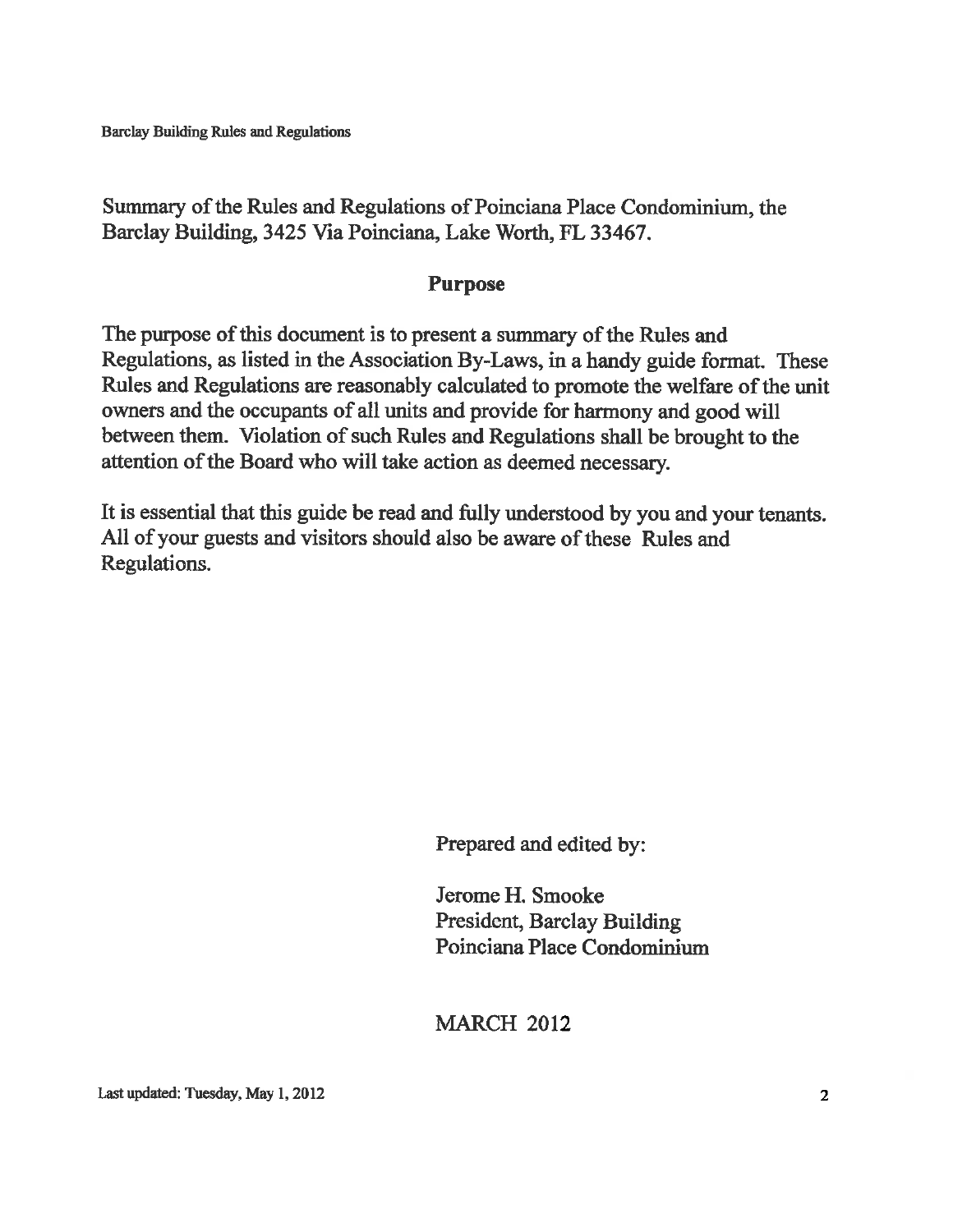**Barclay Building Rules and Regulations** 

# **Rules and Regulations**

- 1. The sidewalk, entrances, passages, elevator, atrium, stairways, corridors, halls, and all other common elements must not be obstructed, encumbered, or used for any purpose other than ingress and egress.
- 2. It shall be the duty and responsibility of the unit owner to fill out and sign a Barclay Guest Registration form prior to (or upon arrival of) any visitor(s) when the host will not be present. This Guest Registration form shall be submitted to the Barclay Building President. This form shall provide the name(s) and telephone number(s) of all occupants, tenants, visitors, or guests who will be staying in the unit. The Guest Registration form may be obtained by contacting the Barclay President.
- 3. It shall be the duty and responsibility of the unit owner to see that any occupants, tenants, visitors, and guests shall not loiter or play in the entrances, sidewalk, passages, elevator, atrium, stairways, corridors, halls, and all other common elements.
- 4. No one shall make or permit any disturbing noises in or about the building by any person, nor do or permit anything by such persons that will interfere with the rights, comforts, or conveniences of the other occupants of the building. No loud noise or talking in the common areas is permitted between 10:00 P.M. and 7:30A.M.
- 5. The patio within the boundaries of a unit shall not be used in a manner that interferes with the comfort or convenience of other occupants of the building or is offensive or unsightly.
- 6. No cooking is permitted on any patio, terrace, or common area. Use of outdoor cookers including but not limited to: gas, charcoal grills, smokers or barbecues, is prohibited. The Barclay Building has a gas grill located in the pool area that is available for building occupants to use and must be cleaned after each use!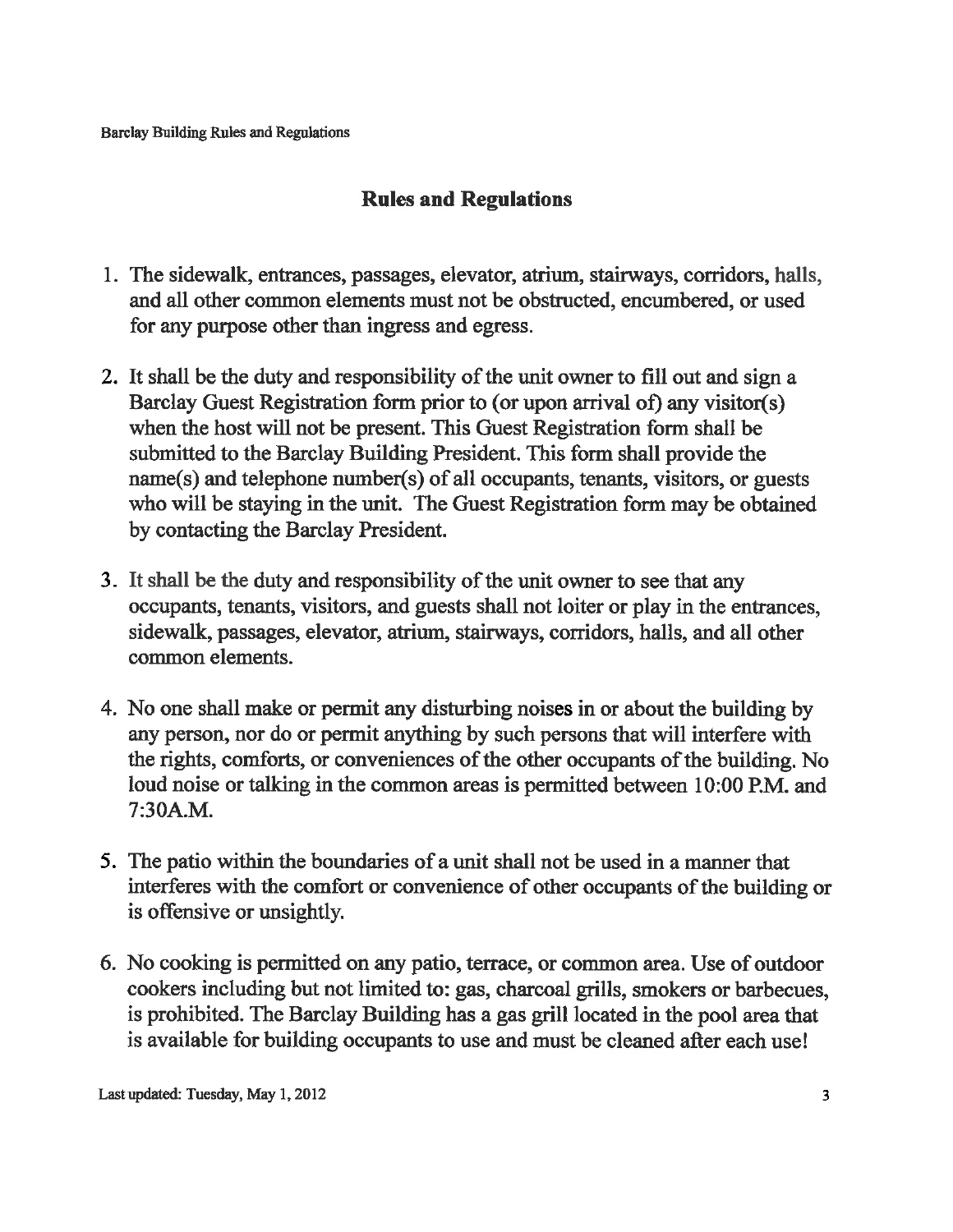- 7. Rules for using the swimming pool are posted on the wall inside the pool area. All occupants, tenants, guests, and visitors shall abide by posted rules. Swimming hours are from sun up to sun down.
- 8. Each unit owner shall park their vehicle in their legally assigned space. All spaces NOT assigned may be available for use by guest(s) or for an owner's second vehicle. Parking in other assigned spaces is permitted with that unit owner's permission.
- 9. Unit owners are responsible for notifying guests, visitors, and contractors that they must park their vehicles in the parking spaces marked "Guest" and may not leave said vehicles in the driveway longer than required for loading or unloading materials.
- 10. No vehicle which cannot operate on its own power shall remain on the condominium property for more than 24 hours, nor shall any vehicle be washed or repaired (except for emergency repair) therein. No boat, boat trailer, trailer, camper, or like vehicle is permitted to be parked, left, or stored on condominium property. Minor repairs and waxing of vehicle(s) are permitted.
- 11. The two (2) HANDICAPPED parking spaces are only for visitors with a valid HANDICAPPED permit. Parking in these spaces shall be limited to the time of each visit.
- 12. Smoking is the elevator is not permitted.
- 13. No furniture, appliances, building materials, or freight are to be transported in the elevator without the furniture pads being installed in the elevator. Notify a member of the board 24 hours in advance if you will be transporting such materials.
- 14. No pets or other animals shall be maintained or harbored within a unit without written permission from the Board or two (2) signed letters from doctors indicating a medical condition needing such pets.

Last updated: Tuesday, May 1, 2012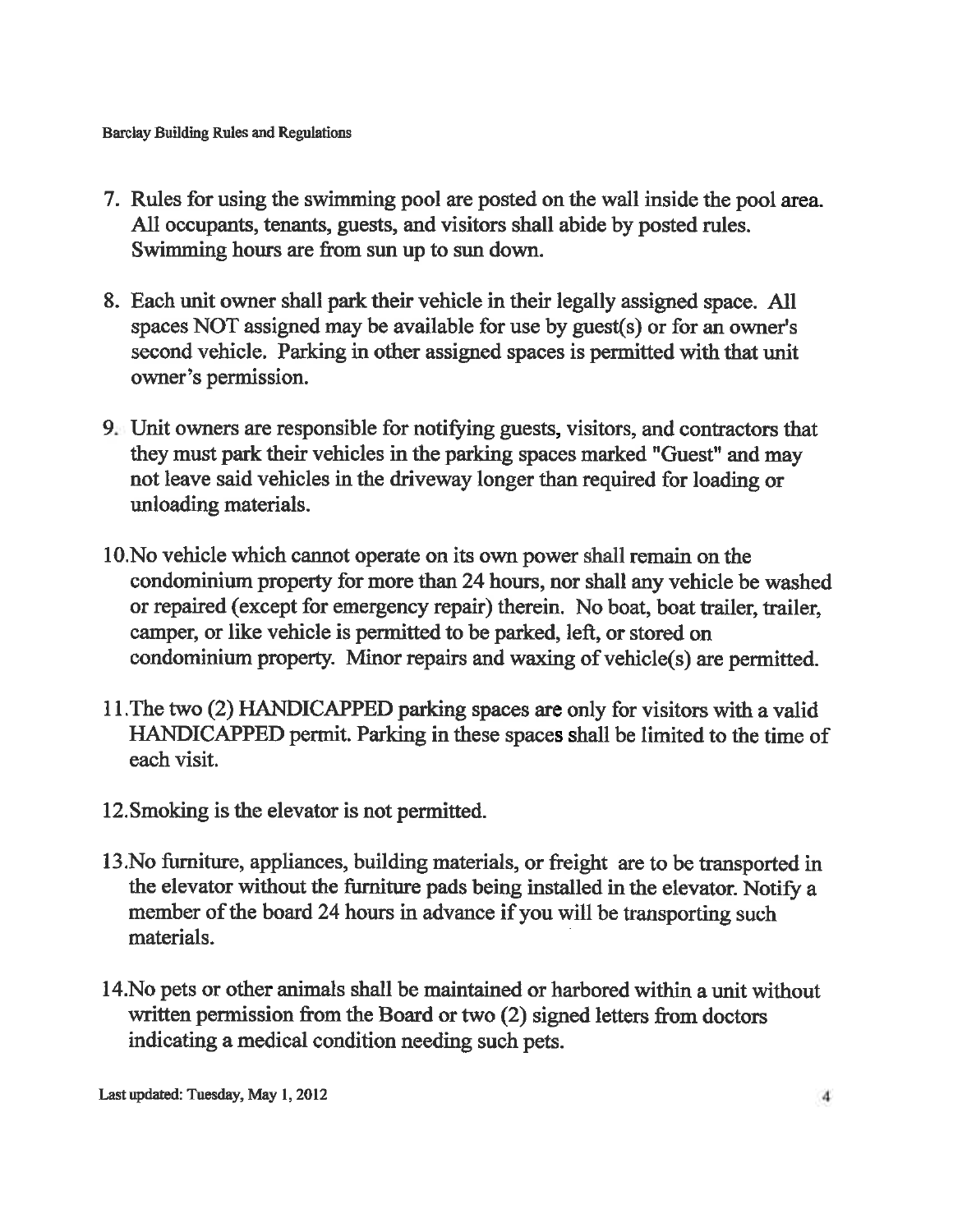- 15. Pets must be kept on a leash at all times. Owners are responsible for picking up, disposing in a tied plastic bag, and appropriately discarding any pet fecal waste. Animals are not permitted in the pool area.
- 16. Do not cut through hedges or shrubbery, use designated walkways and stay off the lawn.
- 17. No sale, lease, or transfer of any unit may be made without a prior application submitted to the Board for approval and accompanied by the application fee.<sup>1</sup>
- 18. When ending your stay or visit at the Barclay, occupants must turn off or close main water valves at the water heater. In addition it is advisable to shut off the electric switch on the water heater.
- 19. Set your air conditioner at 77 degrees and leave the Fan set to "ON" and (if you have one) set your humidistat at 55 degrees when ending your stay or visit at the Barclay.
- 20. Each unit owner shall provide the name and phone number of an individual<sup>2</sup> who can **periodically**<sup>3</sup> check the unit for any problems. This is a visual inspection and does not constitute any legal responsibility on the individual. If something requires attention, the unit owner shall be notified so that he/she can take whatever action(s) are necessary.
- 21. The Barclay building has a dolly and two carts provided for the convenience of the building occupants to transport small materials and groceries, etc., to the owner's unit. They are stored under the stairs on the first floor and must be returned immediately after each use.

 $\mathbf 1$ 

 $\frac{1}{2}$